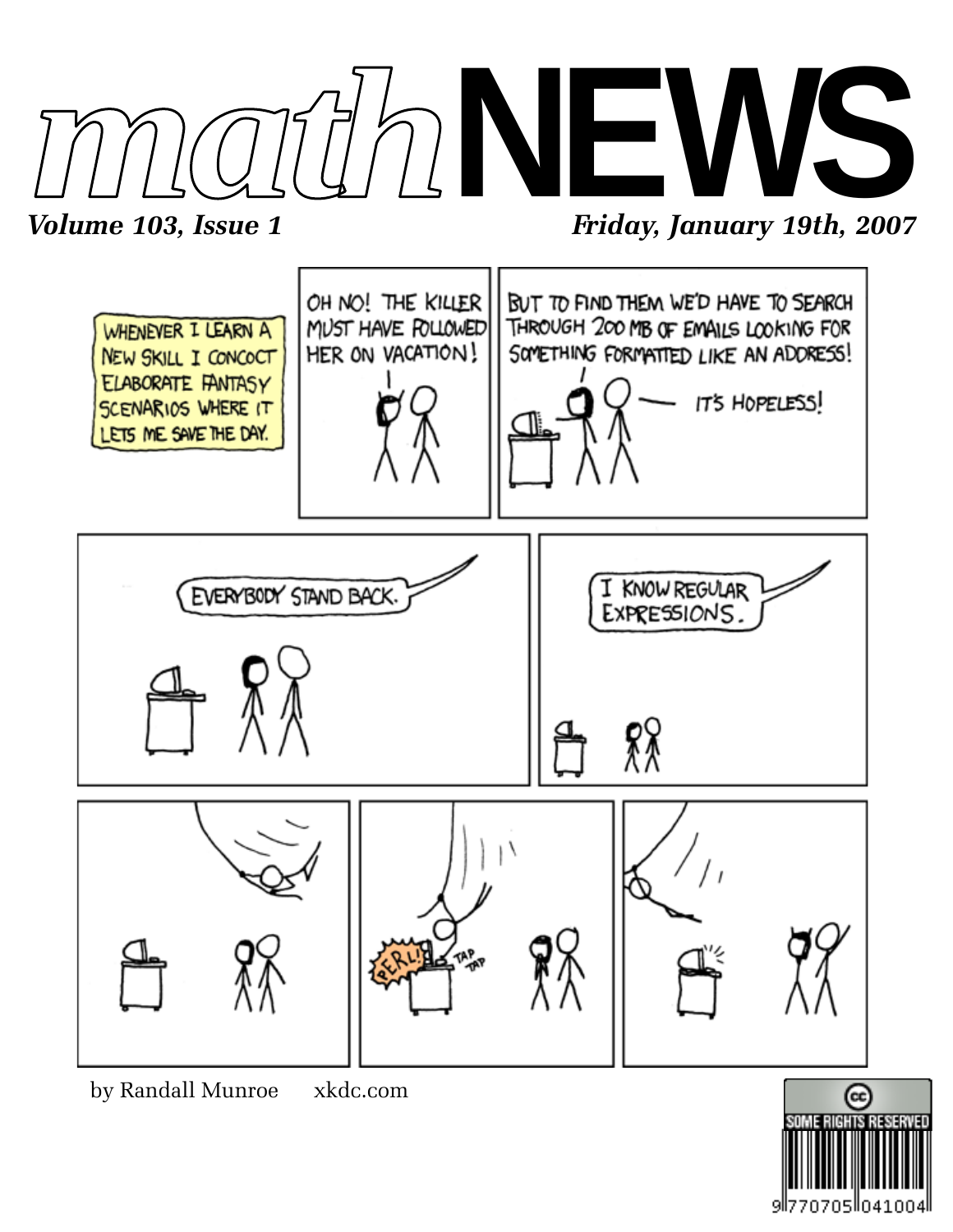# *look***AHEAD**

| mathNEWS                                  |                                 |
|-------------------------------------------|---------------------------------|
| January 19                                | Issue $#1$ survives the snow    |
| January 29                                | Production Night #2             |
|                                           | 6:30PM, MathSoc (MC 3038)       |
|                                           | All are welcome!                |
| February 2                                | Issue #2 shines down            |
| <b>Math Faculty</b>                       |                                 |
| January <sub>23</sub>                     | Drop, No Penalty period ends    |
| February 19-23                            | Reading Week                    |
| February 20                               | Last day for 50% tuition refund |
| February 27                               | Drop, Penalty 1 period ends     |
| April 3                                   | Lectures end                    |
| April 9                                   | Exams begin                     |
| April 21                                  | Exams end                       |
| <b>MathSoc</b>                            |                                 |
| January 24                                | Cove Night                      |
| <b>MGC</b>                                |                                 |
| Wednesdays                                | Pizza Day, 3rd Floor MC         |
| February 5                                | Yearbooks go on sale            |
| March 24                                  | <b>Grad Ball</b>                |
| <b>CECS</b>                               |                                 |
| January 18                                | Job postings begin              |
| January 30                                | Volunteer/Internship Fair, SLC  |
|                                           | 11:00AM-2:30PM                  |
| January 31                                | Employer interviews begin       |
| February 7                                | 2007 Job Fair, RIM Park         |
|                                           | 10:00AM-3:30PM                  |
| March 2                                   | First cycle rankings open       |
| <b>Student Awards &amp; Financial Aid</b> |                                 |
| January 22                                | F&W OSAP applications due       |
| February 1                                | Bursary applications due        |
| February 1                                | Winter OSAP applications due    |
| February 16                               | W&S OSAP applications due       |
|                                           |                                 |

# **Food for Thought**

There's more to life than just sex. This is so true; what most people fail to realize is there is also foreplay.

Angelo

#### **ISSN 0705—0410**

*math*NEWS is normally a fortnightly publication funded by and responsible to the undergraduate math students of the University of Waterloo, as represented by the Mathematics Society of the University of Waterloo, hereafter referred to as MathSoc. *math*NEWS is editorially independent of MathSoc. Content is the responsibility of the *math*NEWS editors; however, any opinions expressed herein are those of the authors and not necessarily those of MathSoc or *math*NEWS. Current and back issues of *math*NEWS are available electronically via the World Wide Web at http:// www.mathnews.uwaterloo.ca/. Send your correspondence to: *math*NEWS, MC3046, University of Waterloo, 200 University Ave. W., Waterloo, Ontario, Canada, N2L 3G1, or to userid mathnews@student.math.uwaterloo.ca on the Internet.

This work is licensed under the Creative Commons Attribution-NonCommercial-NoDerivs License. To view a copy of this license, visit http:/ /creativecommons.org/licenses/by-nc-nd/2.0/ca/ or send a letter to Creative Commons, 559 Nathan Abbott Way, Stanford, California 94305, USA. Terms may be renegotiated by contacting the editor(s).

#### Editor: Emerald Kushnier

# **MGC Says**

*Welcome Back Grads!*

Ready for your last term of school? I know I am! Anyways, with less than 8 months of school to go there are a couple of things that you should probably know in order to graduate.

Grad Photos: If you have not taken your grad photos yet and you still want to be in the composite, get your pictures taken **NOW!** Dave Smith is still taking sittings for the composite pictures until the end of this month. Sign up at www.waterloojostens.com and reserve for a sitting.

Yearbook blurbs: We are taking submissions for yearbook grad quotes now. Log onto the MGC website at www.student.math.uwaterloo.ca/TILDAmgc and follow the link to write your grad quote in. You will be able to write about 200 words and it needs to be in by February 16th.

Grad Ball will be taking place on March 24th at Waterloo Inn. Tickets will be available starting February 5th and will be going on until February 9th. Tickets will cost about 100 dollars for a pair. Stay tuned for more details.

Alan George Award: This award is presented during Grad Ball. Nomination (and selection committee) forms are available online and outside the MGC office. This goes out to anyone who is graduating in 2007 and is outgoing. Nominations are open until 4:30pm on February 24, 2007. Drop off forms at the MGC Office (MC3029) or the MathSoc office.

Yearbook will also be on sale starting on the week of February 5th as well. The cost will be 40 dollars and an extra 5 dollars if you want your name engraved on the cover (You know you want to have your yearbook personalized). First sales end February 16. After that, if you are still interested in buying a yearbook, it will be 45 dollars.

Intent to graduate: If you plan to leave here soon, don't forget to fill out an intent to graduate form! It is very important or else you will not be convocating at all. Forms are available on the MGC website as well. You will need to fill the form out by March 1st if you want to convocate in June and August 1st if you plan to convocate in October.

Valedictorian: If you have (or know someone who has) done exceptionally well during your entire school career, consider nominating yourself (or your friend) for the role as Valedictorian. You will be recognized by your fellow peers during convocation. These forms, again are available on the MGC website and the deadline for nomination (and being on the selection committee) is March 16, 2007 at 4:30. Drop your forms off at the MGC office or at MathSoc.

Pink Tie Pledge: This is a heads up. We will be starting Pink Tie Pledge within the next month. Now that you're done, don't you think it's time to give back to the university that gave so much to you? You know you want to.

Pizza Day: Yes! Pizza Day is back! We will have them on the same day, same time!

Lastly... Volunteering! Please help out! This is your last term here and chances are, you won't have a full course load. So come out and help! There is always someone in the office, so feel free to come by if you have questions. Please please please please help out.

Have a great term! And don't forget to check the website for more updates!

Ivan Chin, Rodney Lam MGC Co-chairs, 2007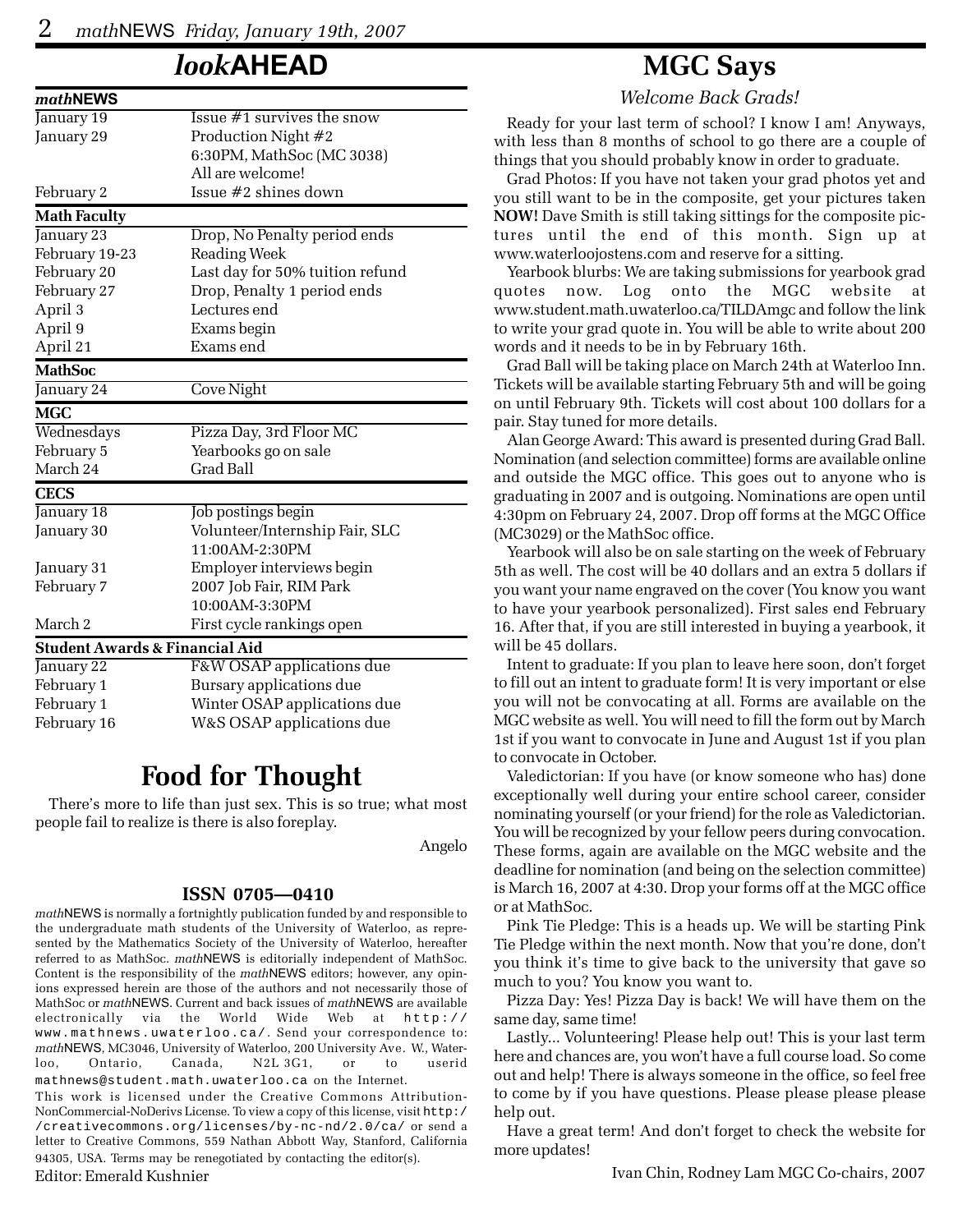### **Prez Sez**

It's like Snuggles Sez, if Snuggles were younger and bigger and still an undergrad. Greetings, my fellow Mathies, my name's Eric and I'll be your President this term. Emergency exits are located at each corner of the building and out every window if you're not afraid of the drop. In the event of a water landing, your prof probably makes a poor floatation device. Today's meal is whatever the C&D is serving, and it's still better than airline food.

Floating along with in me this term in the Hot Air Balloon known as the MathSoc Executive are Jivan Ramsahai, Vice President Activities and Services, Heather Perry, Vice President Academic, and Angelo Finistauri, Vice President Finances. We all have office hours, the timing of which are posted on the door to our office, across the hall from the MathSoc office. We like visitors, so drop by some time.

Can I interest you in volunteering with MathSoc? Speaking of the office, a great way to help out is to take an office hour with MathSoc, where you sit behind the desk in our office and help those that come in. Office hours are fun. Office hours let you meet new and interesting people. Office hours will give you that feeling of accomplishment and contribution to your community that you've always longed for. No longer will you have to rely on your (unnamed vices) to supply your feeling of self-worth. Now you can find that happiness at MathSoc.

If you've been to the office lately (and you should come by, even just to say "Hi!"), you may have noticed that we've reconfigured our space a little. The idea was to open up the space available to us. What do you think? Tell an office worker. If they look confused, you may suggest that they write it down.

The office will also be getting a face lift during Reading Week. Look for updated flooring, new and improved walls and doors, and a totally revised colour scheme! I'm very excited about this project, and I hope that once you get a chance to see it, you will be, too.

Coming up really soon (like, next week maybe?) is our termly Cove Night. Look for posters telling you when you can enjoy free Campus Cove! Also there will be pizza. There will be more fun Social events throughout the term, too. Is there some kind of Social event you'd like our Social Director to run in the future? He'd love to hear from you at social@mathsoc.uwaterloo.ca.

I am very interested in whatever feedback you may have about what the Society is or, perhaps, is not doing for you. Good communication is what builds and maintains strong relationships (and if you agree with that, it would be faboo if you could explain it to my ex). Drop me an email at the address below.

That's all the blithering I'm prepared to do for now. You may wish to turn your attention back to your lecture now. Thanks for reading!

> Eric Logan MathSoc President W07 prez@mathsoc.uwaterloo.ca

### **THIS SPACE INTENTIONALLY DIVIDES BY ZERO**

# **VPF Says**

*(nowhere near as much as the President)*

I am announcing the fact that I exist. Sorry to disappoint many of you on that one. I don't really have anything noteworthy to report, except that the monkeys are invading and my spleen is leading them.

There's going to be a budget meeting sometime next week. Come see how we spend your monies.

> Angelo VPF W07

# **New Furnishings in the Lounge**

If you've been in the Comfy Lounge at some point during the last couple of weeks, you might have noticed the addition of five new *love*Seats. You can spot them by their spiffy new red vinyl upholstery. The couches were funded as a joint venture between the Student Life Endowment Fund and your student government, the Mathematics Society. When deciding on which type of upholstery to get, I decided on vinyl because it is a material that is more stain resistant and hopefully these couches will stay a bit cleaner than their fabric-clad comrades. They were originally supposed to be chairs, but Plant Ops do what they think is best despite what you might think.

This was just a little heads-up in case you were wondering. If there are any other improvements you would like to see happen around student space in the MC, let us know. This year I'll be trying to line up funding for lighting improvements in the Comfy Lounge, the C&D and their C&D Lounge/Cafeteria. This project, at \$28,000, is about five times more expensive, so it will be interesting. Hopefully, this time next year you'll read about that in *math*NEWS.

Until next time, this was a message from,

Andrew That guy who does stuff

# **Come See FASS!**

#### *Because it's good for your soul*

Come see FASS! I can't say this enough. I don't care which show you see (Feb  $1^{st}$ ,  $2^{nd}$  or  $3^{rd}$ ), just do it! Come see FASS! When you buy your ticket, tell them Rob sent you. Don't ask why. You will not regret it.

Shameless self-promotion aside, FASS is a UW theatre company that is often described as a live cartoon on stage. FASS stands for Faculty, Alumni, Staff, and Students, and we've been putting on a generally hilarious play every year for the past 45 years! That's a mere 5 years younger than the university: a nominal 90% of UW's age. Think back, when all that was around was a bunch of engineers who got drunk and thought that putting on a play would be a dandy idea. While it's no longer entirely engineers, some things never change.

This year, FASS will be putting on *FASS 2007: The 7 Silly Sins*, a delightful romp into the the 7 Deadly Sins, that will surely cause some sort of emotional response. Tickets are currently available from the Humanities Box Office, where they accept a variety of payment methods, such as cash, debit, Visa and Mastercard. Just tell them Rob sent you.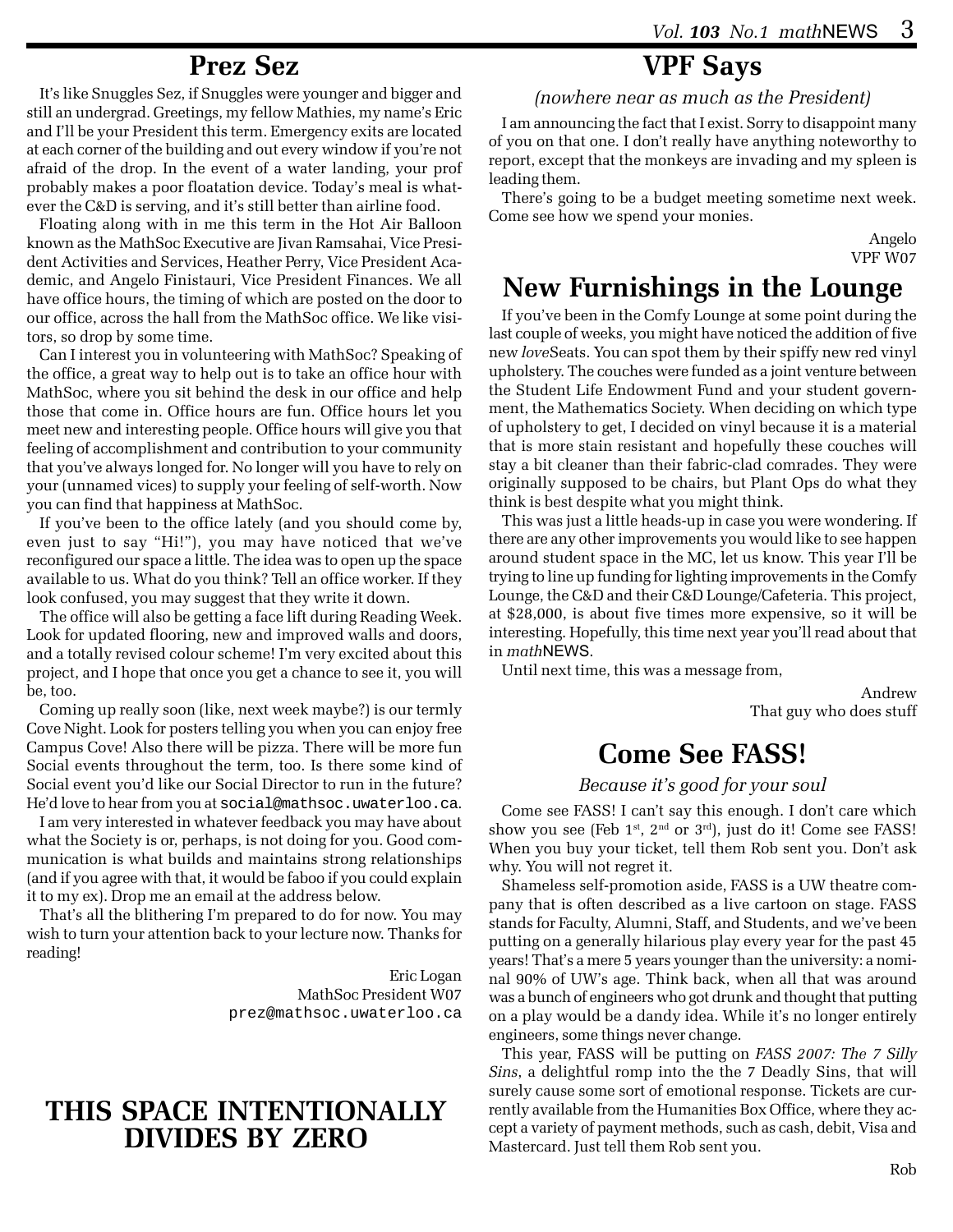# *horror***SCOPES**

*New look, same old crap*

#### *ac***COUNTING**

It's the most wonderful time of the year. That's right, it is time to do everyone's income taxes! But don't fret. If one of you does my taxes for me, I might give you a better *horror*SCOPE in two weeks. Your *lucky*NUMBER: 1 large refund touched by 0 accountants. *act***SCI**

# You have returned to another four months of boredom. I recom-

mend that you spend your time during lecture watching the stock market. Hey, it's better than listening to the prof!

Your *lucky*NUMBER: 5 very bad investments.

#### *a***MATH**

You have returned from applying math to the real world, and now you have to apply it to school again. However, you are going to learn new and exciting mathematics that you can apply to new and exciting situations.

Your *lucky*NUMBER: 4 months of fun math.

#### *bba/***BMATH**

As you may have noticed, it is starting to get a little chilly out. I hope that you are enjoying all of the hot girls that you encounter at Laurier. If not, you must decide if a Laurier degree is really worth it.

Your *lucky*NUMBER: a temperature *T* where *T* > 0.

#### *c&***O**

You just got off of another work term, and yet the countdown to your next has begun. Maybe you should consider doing something a little more worthwhile than counting down, say, your assignment due next week?

Your *lucky*NUMBER: 16 weeks to go.

#### *c***S**

You may think that returning to campus marks the end of playing the role of technical support. However, you need to watch out for those in CS 100 who are learning what a computer is. Mind you, if they don't know what a computer is, they need to go to *art*S.

Your *lucky*NUMBER: 100 hours of pain.

#### *math***BUS**

You have learned that a federal election may be looming in the coming months. It is important that you begin looking at the parties' candidates and determining what would be best for the national economy. Or, maybe better, who would do the least damage to it.

Your *lucky*NUMBER: 1 more scandal.

#### *math***SCI**

I hope that you enjoyed this winter break, even though you lost all of those dirtball fights. A suggestion that might help you to win next time: as people keep moving, the requirements for  $v_{0}$ and *theta<sub>0</sub>* are going to change significantly. You won't win if you don't throw.

Your *lucky*NUMBER: *mg*

#### *p***MATH**

There is a slight difference between a *p*MATH and an *un*DECLARED. The difference is that the *p*MATHs actually know that they don't want to do anything important with the mathematics that they learn. Rather saddening, really.

Your *lucky*NUMBER: 25% of the people who want fries with that.

#### *soft***ENG**

Like *c*S, you are happy that you are done playing technical support. Fortunately for you, you have your fancy private lounge to help you avoid those CS 100 people. Wow, you really are spoiled. Your *lucky*NUMBER: 100 hours hiding in the lounge.

#### *st***AT**

Having not the easiest courses in the world, you will feel the need to take not only a break, but also a mate. Maybe you should hook up with someone from *ah*S, because statistically, at least one of them will like you back.

Your *lucky*NUMBER: Part 3 in Dating Advice from the Single Guy.

#### *un***DECLARED**

This is normally where I would make fun of the fact that you are so indecisive that you don't know what to do with the rest of your life. Well, I am going to continue to do so. I just haven't decided how to do so this week.

Your *lucky*NUMBER: 1 more *un*DECLARED.

#### *ah***S**

You may notice that *st*AT will be trying to pick you up this week. Maybe you should at least consider going out with them, because if you don't like them, you can always throw them a null hypothesis.

Your *lucky*NUMBER: Part 6 in Dating Advice from the Single Guy.

#### *art***S**

There are only two major differences between an artsie and a mathie. The first is that we work for our degrees, not like the two essays that you have for the entire term. The second is that at the end of it all, we can actually use our degrees for something useful (well, unless you're *p*MATH).

Your *lucky*NUMBER: 20 more years in debt.

#### *en***G**

As you arrive back on campus, you will find the need to consume many "BEvERageS". Well, with your highly structured program with no electives, who can blame you? Besides, I find humour in watching you afterwards.

Your *lucky*NUMBER: 1000 drunk engineers, 1000 amused mathies.

#### *e***S**

As you may have noticed, we have been kind of lacking in the snow department (Note: this was written before this Monday's massive snowstorm). Normally, you would be building snowmen and snowwomen right about now, but instead, you are going to complain about how global warming has ruined winter forever.

Your *lucky*NUMBER: another 5% increase in greenhouse gas emissions.

#### *sc***I**

After watching Al Gore's documentary on climate change, I am now convinced that you guys need to do something about it. Since you know the chemical compositions of these gases better than anyone else, you should know how to make them react and form harmless stuff.

Your *lucky*NUMBER: CO<sub>2</sub>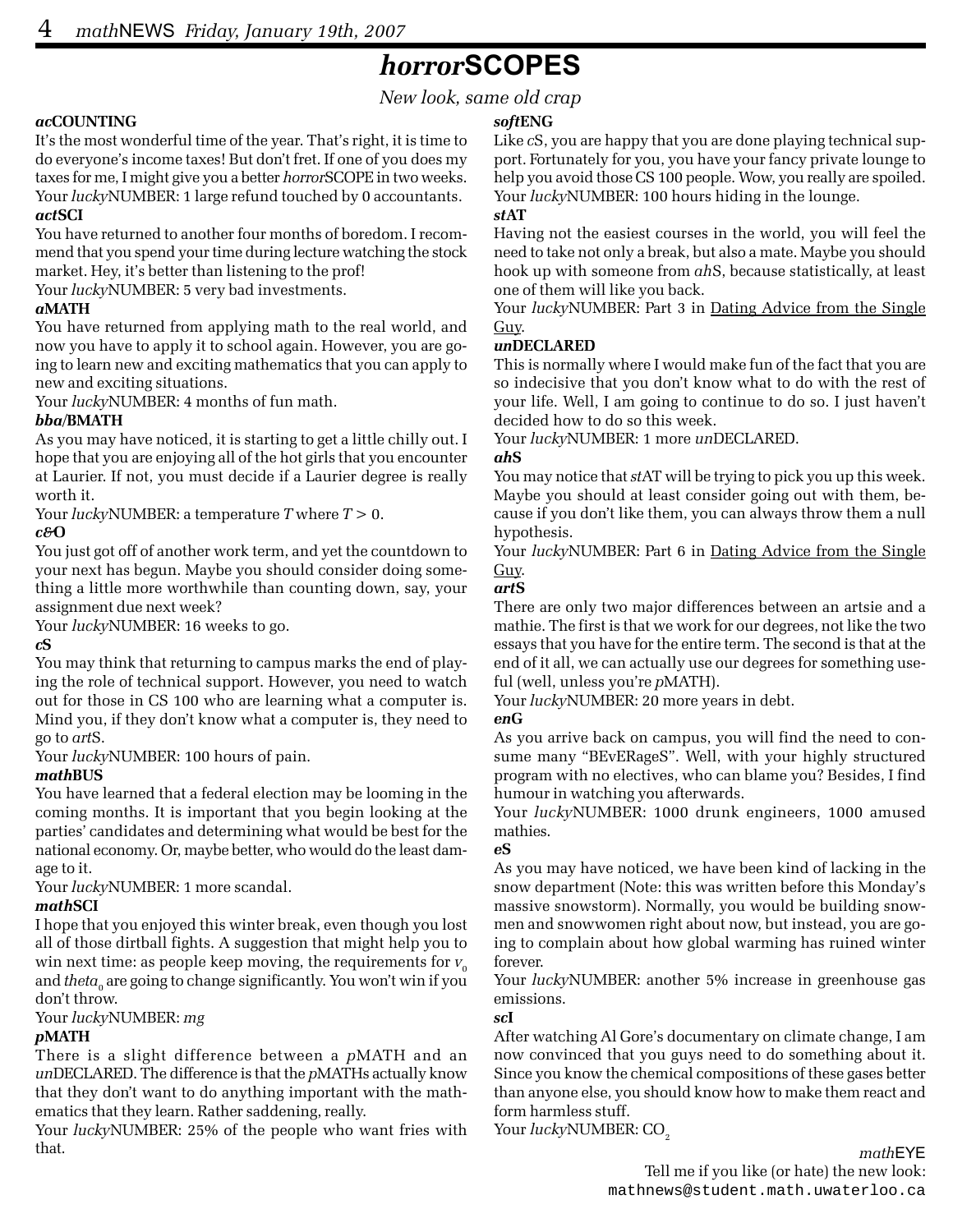### **Humble Histories of Waterloo**

In honour of UW's 50<sup>th</sup> anniversary we're going to take the time to look at some of the people who helped to form the university that we all know today. You may know that J.G. Hagey was the first president of the University and that at the same time Ira Needles was chairman of the board. Mike Lazaridis, CEO of Research in Motion is also chancellor of the University, many of you likely knew this, but did you know that the first person to hold this position was a man by the name of Dana Porter?

However, today I'm going to talk mostly about one of the greatest lecturers the University has ever seen. Dr. Arthur Stark, called Art by most, was a professor of Philosophy who began teaching here in 1972. He and his wife Sophia moved to Waterloo from Toronto where he previously lectured at the University of Toronto, but he came to Waterloo in its early days saying that he saw much promise in this young school. You may want to know what some arts prof is doing in *math*NEWS—why should we as math students even care? Well, he was a very popular prof, and many math students would sign up for every class they could with him. Philosophy has so many close ties to math that it wasn't much of a jump either. It was also this fact that led to one of the two major parts of what we shall call his legacy here on campus. You see, in the early days math students and engineering students didn't have quite the rivalry going that they have today, instead they often worked closely and spent a lot of time picking on arts students. Dr. Stark, though, didn't really like this, and thought that since math and philosophy had so many close ties that it should be math and arts against the engineers. By around 1975 he was successful in turning math students against the engineers, but wasn't quite able to get math students to stop picking on the artsies. It is however, thanks to this professor that we have the math-engineering rivalry we have today.

By 1978 he was so popular that there just weren't any lecture

halls on campus with enough room for "Professor Art" to be able to teach a class that could fit all the students who wanted to take it. Because of this, a new building was built: the philosophy lecture hall, which was originally just one big room for maximum capacity. Just like the CECS building today, nobody would call the philosophy lecture hall by its real name. It was where Professor Art taught so it became known as "Art's Lecture Hall." Around the time this new building was put up Dr. Stark's career was getting in the way of his marriage. He made it public when his marriage was falling apart, and the following quote is from his statement explaining why: "I just don't feel an eros towards my wife, I seem to only have philia for Sophia." Like any good philosopher he couldn't resist using a Greek work any chance he could.

Professor Art retired in 1983 and the university decided to rename the philosophy lecture hall after him at this time. It's not like anybody called it by its real name anyway. To go with the new name, "Art's Lecture Hall" was renovated because it couldn't be filled anymore. These renovations brought the building to look like it currently does. By the mid '90s people had mostly forgotten about professor Art, and so most students, and even much of the faculty and other staff just thought that Art's Lecture Hall meant that it was just about arts courses, and that the people who made the sign had screwed up when the apostrophe was put on. So in 1995 new signs were made without the apostrophe, and one of UW's most charismatic profs ever was largely forgotten for good.

Come back to this space next issue to hear the stories of Dr. Joseph Math and Dr. Cornellius Computer, two more lesser known important people in UW's history and a building too.

DanS

# **Stupid?**

#### *Don't feel pressured … just stop making stupid ads.*

So, I live a fair distance from campus. Enough so that I take the bus to travel between home and school. Busses have ads on them and inside them as well, and in all the time that I have been taking the bus, there's been one ad that I will often see, and every time I see it I can't help but think, "Wow, what idiot thought up this slogan?"

Now before I go any further, I'd like to say that what I'm about to talk about is the logic used in this ad. The message it's trying to get across is not what I'm complaining about, so I'm not going to say anything here about their message; only the way they try to get it across.

So, what does the ad say? Well, here's pretty much the full text: "Pregnant? *Don't feel pressured … choose life.*" (Editors and proofreaders, please don't remove the ellipsis because it wasn't used properly, the poor use of punctuation is in the ad which I am quoting, not me). Getting beyond the fact that in something so short that they aren't able to use the English language properly, consider what it is they're saying. First off, this ad almost seems to imply that anyone who is pregnant is being pressured into having an abortion. As if there's anyone out there who thinks that there should be no new babies born ever.

But that's a dumb interpretation so let's look at it yet another way. Let's say that you're a typical person seeing this. You know that there's this battle going on between people who are pro-life and pro-choice. You see this ad and it says "don't be pressured." Maybe it's just me, but you would think that if you're going to not be pressured, you would choose whatever it is you want to choose. But no, the people at K-W Right to Life seem to think that immediately after telling you to not be pressured, they should try to pressure you into making the decision they want you to make.

Remember that *math*NEWS is neither pro-life nor pro-choice. We're only pro-logic, so please don't send angry letters.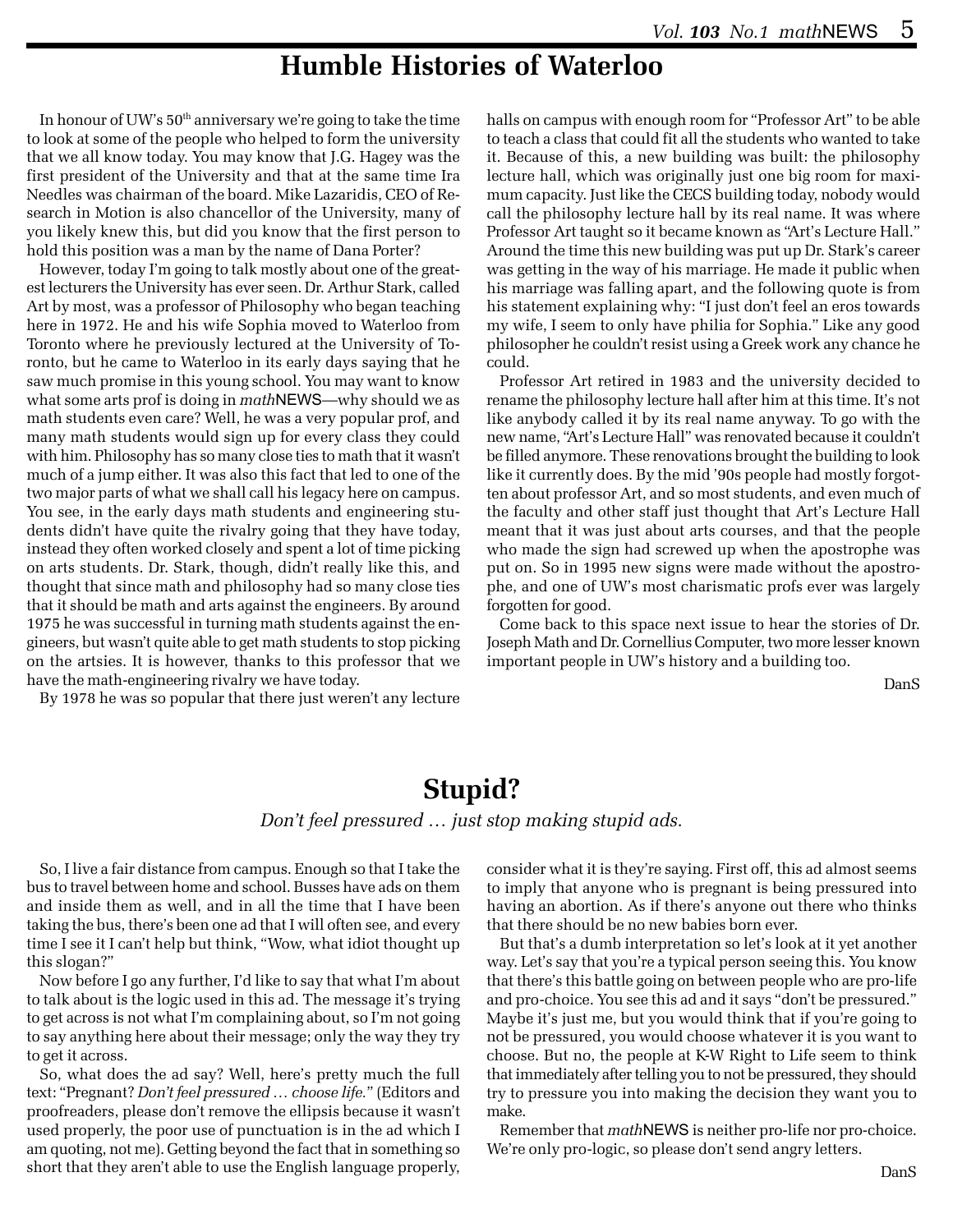### **projects.uw**

There are over 5000 students in math@uwaterloo.ca, and apparently, "The faculty is a powerhouse of discovery and innovation." I'm sure that some of you are working on some interesting projects — so sure that I'm going to try to mention some of them every issue.

The only catch is I'm looking for finished projects, or at least betas, something we can actually use. Webpages are fine, concept art is pushing it and I can help you host things. Let me know at dave@euri.ca

This issue's projects are tilted towards the UW Game Development Club because they gave me pizza.

#### **Admiral Overalls**

#### **http://www.gamedev.net/community/gds/list.asp? author=62639**

#### **Stephen, CS**

At first I found the controls of this game a little hard to get used to; the jumping and shooting aren't immediate which, while being more realistic, is a bit frustrating. However, once I got used to the controls, I was impressed by the professional quality and completeness. The game could benefit from way-points and health power-ups, but on the whole, this retro-themed jumper, reminiscent of commander keen, was satisfyingly nostalgic.

#### **Intergalactic Rage**

#### **http://euri.ca/games/intergalactic**

#### **Andrew, 4A**

A brief but solid space shooter, this is Andrew's first game (of what I hope will be many). All of the critical elements needed for a classic shooter are there, but there's plenty of room for expansion in a sequel. It requires .NET Framework 2.0 to run and also seems to run a little too fast on my computer.

#### **Airplane Game**

#### **http://euri.ca/games/planegame**

#### **Dave, 4Evah!**

Thrown in mostly to pad the list out, this brilliant overhead airplane shooter is worth a look even if it starts out a little slow. In later levels, it has some impressive variety for a game that was made mostly while the author was locked in an office building in China. It requires Direct X and supports (but doesn't require) a joystick. To summarize, this game is probably the #1 awesomest thing on earth.

david hayes

# **Microsoft's Error Reports**

#### *Do they really care?*

So I was in lecture the other day, and I wasn't getting enough of a wireless internet signal to warrant connection. While typing something on Microsoft Word, it decided to crash. Now, anyone who knows Windows XP knows that it will ask to send an error report. By habit, I click 'Yes'. Next thing I know, it tells me that it has generated the report, connected to the server, and sent it off.

Hold on, it connected to the Microsoft Error Report Centre in California (or wherever it is; nowhere near UW) without a whimper of an internet connection? I don't think so. It has become clear to me that Microsoft doesn't care about its issues.

The Insider

### **RIAA to sue Musicians**

In the next logical step for their current business plan, the RIAA has recently announced that as of Monday morning they are going to begin siccing their lawyers on their own musicians for an additional revenue stream. This story is important for UW as well since according to their press release, it was UW that gave them the idea.

"Our hackers, err… 'Stolen Music Investigators' were snooping around on a hard drive looking for illegally downloaded music," says Hugh Smithingson, an RIAA lawyer. "It turns out the computer belonged to a University of Waterloo student, and on his computer was a document talking about the plagiarism policy. It said that the person who gets copied is as much to blame as the person who does the copying. At first we thought it was a ridiculous idea, until we figured out that we could do it too. Now, not only will we get to continue paying the artists next to nothing, but the money they do get will have to come to us anyway! It's a win-win situation. Win for us lawyers and win for the execs."

Although this move as a whole means bad things for music lovers, it also means that if there's a particular artist you don't like, you just download all their music: that'll get rid of them.

DanS

# **Poetry Corner**

In the beginning was the bit, and the bit was God, one zero zero one and it spoke and there was light brilliant white, FF FF FF and existence followed. He sees it when he opens his eyes, tastes digits on his tongue to speak feels her arch in 001011100 as they join forms and follow protocols he takes the red pill and now Pythagoras escorts him in monochrome from station to station as data trains cross the tracks: opinions, events, the smell of hair, frustration; it is all unicode and translation is lossless, for he remembers that power comes not from logic gates but electricity. He is not wrong on this score, this is not relative or open, it is the way things are. Absolute truth, the real binary string is cut into unreal structures, debated by minds until the end of the world, more chatter to dance around him, twirling  $(+3.3V)$  and magic  $(+5V)$ , to be named and assigned constellations.

C.A. Beret

# **Midnight Capture the Flag**

Once every so often there comes an event so interesting and fun that it requires text to describe it. This event could only be: Midnight Capture the Flag! Text cannot possibly display the sheer awesomeness of this event. That notwithstanding, this event will happen on Jan. 21st at 11:59 (or 2359 for those of us in the army) in the comfy lounge. Be there or don't!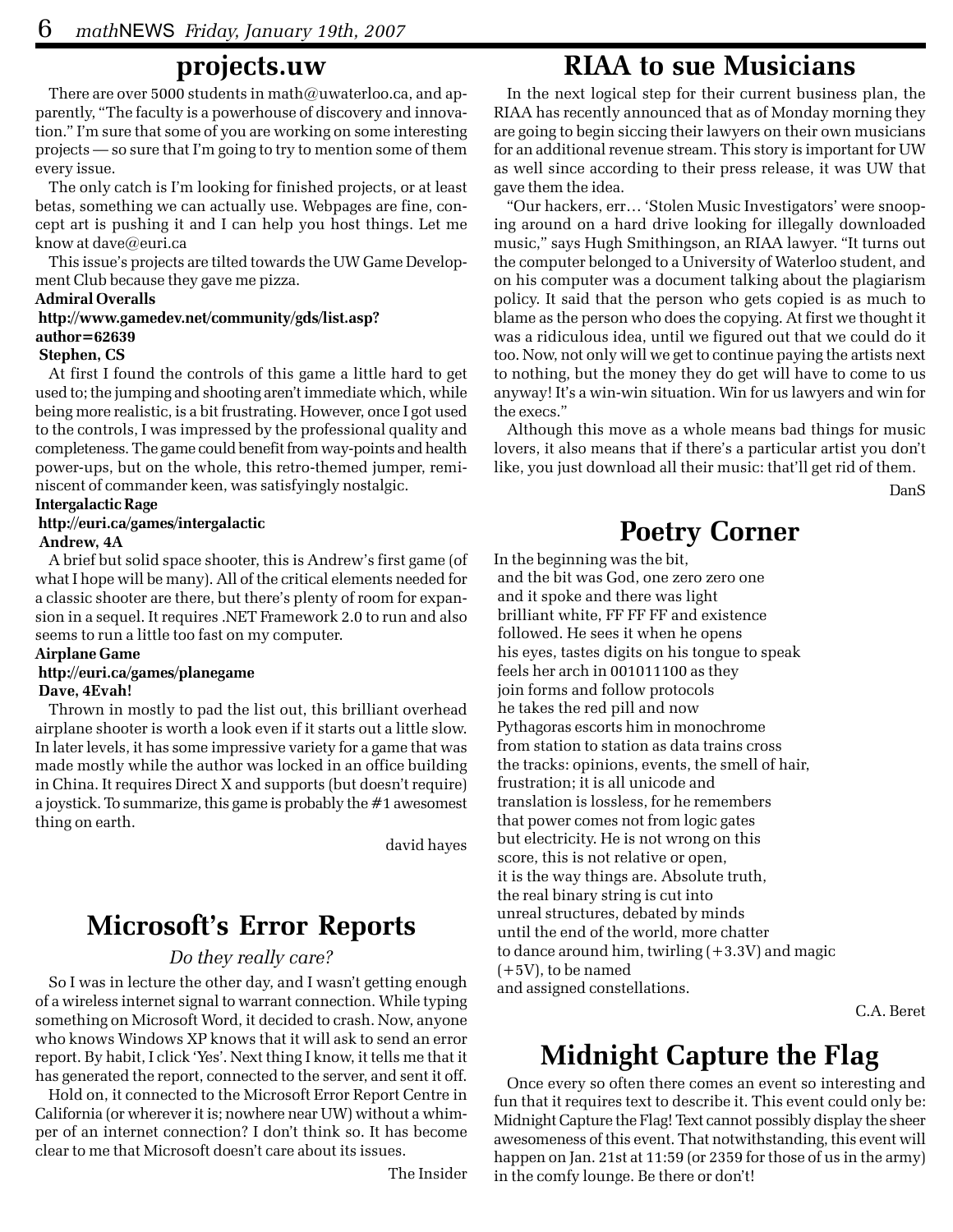# **Dating Advice From The Single Guy**

*The New Format*

Hello all and welcome back. For those of you back from co-op who have no idea who I am, you may be interested in reading last term's articles by me so that you don't write in any letters that I've already answered. For those of you who did read last term you may be surprised to see things have changed a little over Christmas. Before I go on too long, like I usually do, let's get started on the answering of questions.

#### *Dear The Single Guy,*

 *I find myself to have at least a little in common with you, for I am also single, and I am also a guy. I would like for this to end though. I've tried everything you suggested in part one, but it didn't seem to do enough to win over teh ladiez. I know more than a few girls who watch shows like The Office, and each one of them seems to be really upset that Jim and Pam are not together, and how if they were Pam, then they wouldn't have waited so long to get together with Jim. I even know one who's watched the BBC version, and she was so happy that she cried when Dawn came in and kissed Tim at the end of the Christmas special. To that end I've tried emulating Jim/Tim but that doesn't seem to work, I was wondering if you knew why?*

 *Single in Waterloo*

Hey! watch out, you're supposed to put things like \*\*SPOILER WARNING\*\* when you're going to write out a spoiler like that, especially when it's something that's going to be printed in *math*NEWS. One of the first tips I have for you is to stop using phrases like "teh ladiez" that alone should give you a huge improvement. As for your situation trying to be Jim/Tim — stop trying to do that now. Your friends are all lying about how much they would want Jim/Tim if they were Pam/Dawn. They only say this because they don't know what they want. My bet is if you look at the boyfriends they've had they're all much more like Roy/Lee than Jim/Tim. Consider this, while watching Star Wars you see Han Solo leave the rebels only to come back last minute and help them destroy the death star. You may say, "If I was Han I would have made that same decision," but really, the truth is no, you wouldn't. It's almost certain death, and you just made a whole lot of money, you can go pay off your debt and get back to

your normal life, as opposed to being dead (he just got lucky 'cause he was a main character). Girls don't want a guy like <main character > in <romantic comedy>.

#### *Dear Single Guy*

 *I just caught my boyfriend cheating on me with some other girl, and well, I'm not quite sure what I should do about it. What should I do?*

#### *Cheated in Waterloo*

Before I begin, my name is The Single Guy, see the "The" it's part of the name, so don't forget it next time or I won't help you out. You only get off this time because it's the first chance you've had to write in.

There's really 3 options available to you at this point. First, and the one that seems to be mostly highly recommended by most of the other *math*NEWS staff, is that you ask if you can get in on it. Another option is to get upset about this and dump his ass. For further advice in this area, go to issue six of last term for more suggestions. If you want, you can combine these by doing the first part, but while you're at it take a video that you can then blackmail then post to the internet, or something similar to embarrass them with. I guess doing this you could get away with doing the video without you being in it, but it'll be so much less hot that way and that's a bad thing. Your last option is to believe him when he says "Sorry babe, I didn't think you'd find out. But this is a wakeup call I'll never let it happen again." And then when he does it again you can take one of these three choices. If you want you can sort of combine this with the dumping him scenario by breaking up with him, only to obsess over him and then after you forget just how much you were hurt and you just happen to get in touch with him again and end up back together again. Then, like I said you can pick any of these options when he *does* it to you again. This last option seems to be really popular among some people I know, and it seems to work for them, so you may want to try it yourself. One thing to note is that cheating is a natural part of every relationship (see issue 5 last term) so you shouldn't really get too worked up about it.

The Single Guy

# **The Seven Bureaucratic Sins**

Seeing as how I am an embodiment of pure evil (i.e. bureaucrat) and since FASS thinks that it really understands sins, I've decided to introduce the *real* seven bureaucratic sins.

- Incompetence when it says "for office use only", that means you don't fill it in. In fact, we fill it in and decide your fate.
- 2. Tardiness if the form is late (yes, even by one second), it is not valid. We take joy in stamping "rejected" all over your form.
- 3. Illegible the person processing your form actually has to be able to read it. This may come as a surprise to you, but you have to fill in forms neatly.
- 4. Unregulated should you feel the need to act of your own accord and neglect the policies and regulations then you

will spend all eternity in Bureaucratic limbo. Also known as a line.

- 5. Improper Documentation there is a difference between the "Failure to Submit Proper Documentation" form and the "Submitting Improper Documentation" form.
- 6. Banter all conversations that don't begin or end with quoting a policy or regulation are not technically conversations and cannot be properly processed.
- 7. Attendance all bureaucratic organizations must make it their specific mission to close their offices when they would be most helpful to other people. Failing to do so just ruins the system.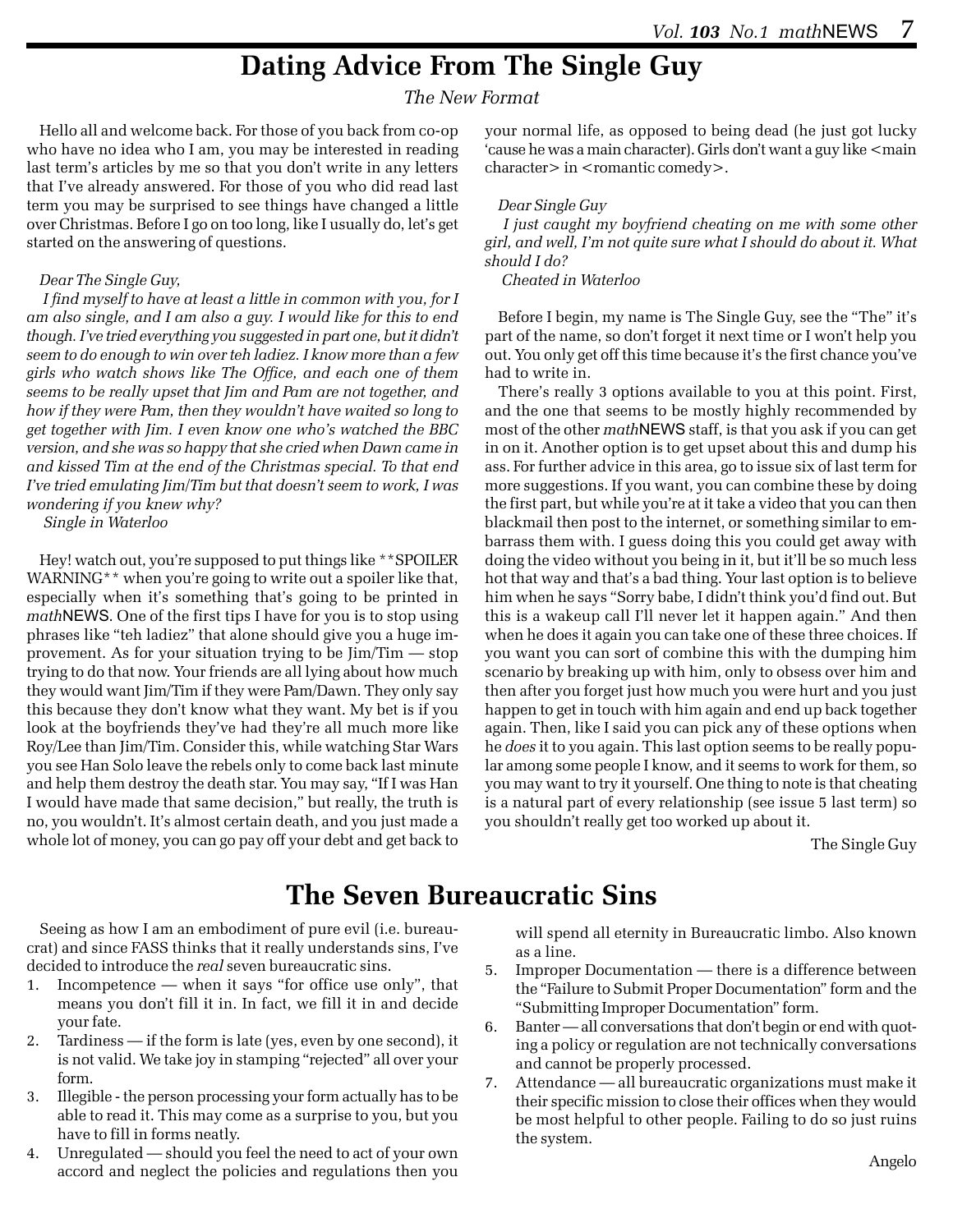# *prof***QUOTES**

[after trying out a new microphone] I feel like I'm in a goldfish bowl. Allison, MATH 119 [after an example] Don't show me zero. I'm just doing it to be anal. Allison, MATH 119 [lots of squeaky chairs] Is that Blues or Jazz? Allison, MATH 119 A common mistake that all economics students make, no matter if you're in [Econ] 101, 201, 301, 401, graduate, or some bozo in phD, is that they will stare at this graph and say this DOT is the price. This DOT is not the price!" Carvalho, ECON 101 [prof] I am in control of the exam. [student] So your finger's on the button, then? [prof] What? My finger's up your butt? Chang, MATH 117 You guys are software engineers … make this [computer] system more reliable! Fuller, MSCI 261 [This company's] year-end is on March 30th, 31st, however many days are in March. Fuller, MSCI 261 I enjoyed having you. I hope you enjoyed being had. Furino, CO 350 Student: What are some other ways to get marks on the exam? Prof: Gold card, platinum card, bullion - all of those are very successful. Furino, CO 350 [In response to a proposed solution] That will employ a lot of people, but it will not minimize costs. Furino, CO 350 [On memory management and garbage collection] Eventually the little green recycling symbol flashes and a bunch of green garbage collection gnomes take [the unused box] away. Teeheehee. Giesbrecht, CS 136 Let us suppose that for the life of us we can't figure it out from looking at the definition. Haxell MATH 239 These are my coordinates … where you can contact me. Ingalls, MATH 237 It's got a small enrollment because it's at 8:30 in the morning...so we can all be glad we're not in that one. Ingalls, MATH 237 These slides are unfamiliar to me, so you may find me pausing [student] I couldn't find [the notes]. [prof] They are carefully hidden, three stairs up behind the sign saying "Beware of the Tiger". These [markers] are mine. They belong to nobody else. It is your job to make sure that I put them back in the backpack so those vultures don't steal them. When it comes to meaningful sentences, [paradoxes] are about as meaningful as the monkey noises. Hopefully, after this example, we'll be a little less OK. [after the computer froze] We don't have a proof that this works. Whenever you prove  $a \& \sim a$ , then you know you've done something dumb. This rule is not not elimination. All of the other rules are not not not elimination. [After several attempts at turning the right lights on] Ah, got it! Professor has a learning experience in front of his class. I'm a purist on the first day; I get sloppier as I go. If you don't believe muscles are tough, bite your roommate when you go home [referring to a question in a problem set] The difference this time is there are two balls — Don't go there Cyntha, don't go there Cyntha… Gosh I have such a dirty mind. It's a one-line calculation, if the line is sufficiently long. [written on board] Average # of things among all doodads of size n Let's do something slightly non-uninteresting. Next week you are going to have four lectures. I hope you appreciate the bargain. [referring to the Riemann Sum] R-E-A… R-I-E-M-A-N-N… I won't use the word many times, but if it ever sneaks out, ignore it.

Malton, CS 245

Pretend you didn't hear it.

and wondering what to say next… like right now.

Zorzitto, MATH 148

Zorzitto, MATH 148

Malton, CS 245

Malton, CS 245

Malton, CS 245

Malton, CS 245

Malton, CS 245

Malton, CS 245

Malton, CS 245

Small, STAT 240

Small, STAT 240

Smith, ECON 101

Struthers, MATH 137

Wagner, CO 330

Wagner, CO 330

Wagner, CO 330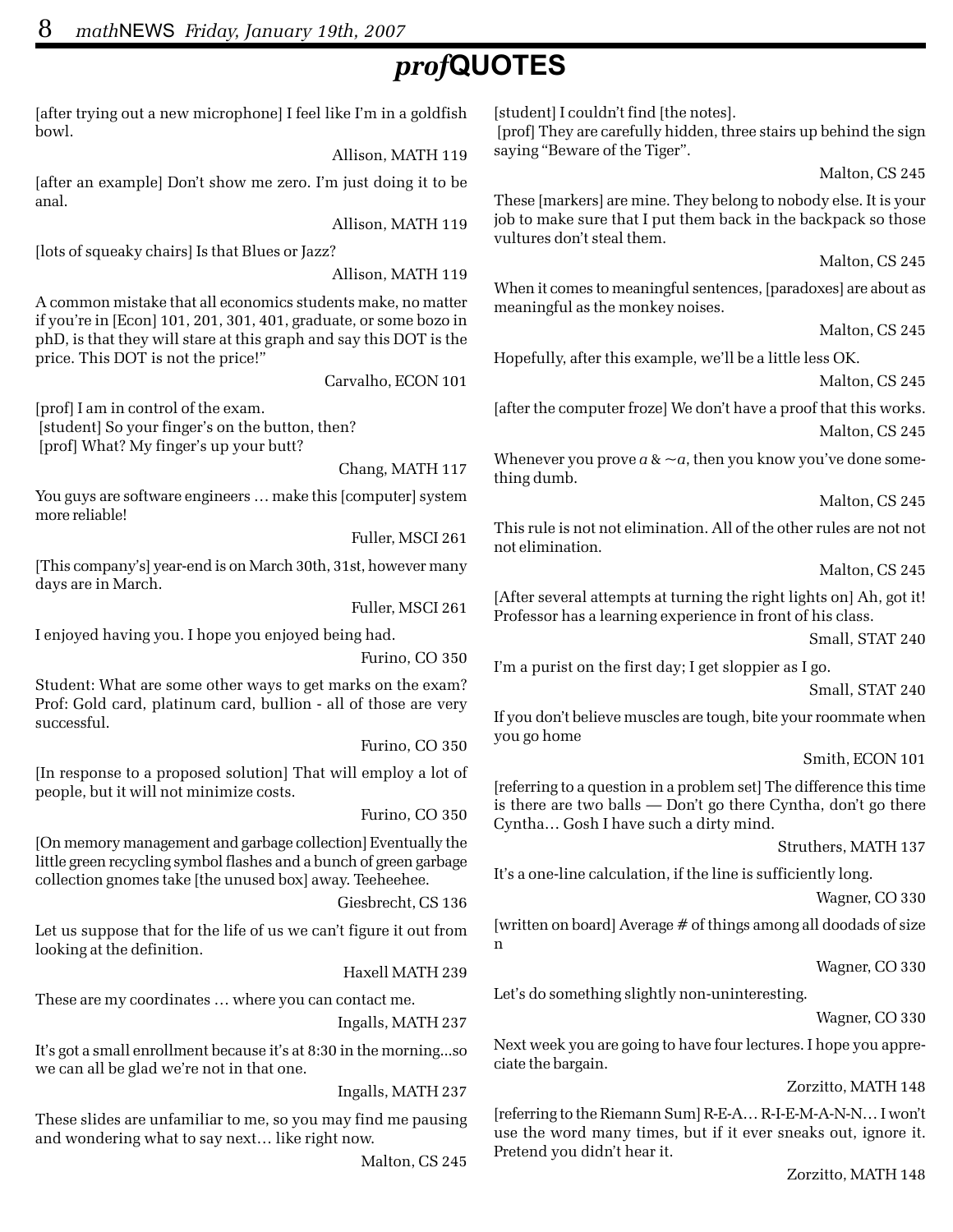# **More** *prof***QUOTES**

If you add 1 tick, you've refined it. If you add 100 ticks, you've refined it with a vengeance.

Zorzitto, MATH 148

That [assignment] will convince you to drop the course, but I don't want you to drop the course.

Thorburn, MUSIC 254

They say when he finished writing, he put down his quill and said 'surely this is a gift from God.' That's not true. He did it for the money!

Thorburn, MUSIC 254

I hate writing multiple choice tests. I tend to think they're funny, so I write funny things. And in a test situation, it just adds to their fears.

Thorburn, MUSIC 254

It's called 'Laid in Earth,' and if you're like me, you hear 'laid' and you laugh. But, of course, she means *buried*, not doing the nasty.

Thorburn, MUSIC 254

Thank you George Bush for the global warming. We put off snow until midterm.

Thorburn, MUSIC 254

Buy the book. It'll look really good on your coffee table.

Thorburn, MUSIC 254

Okay! This grading scheme is fair. You've all agreed by not saying anything.

Thorburn, MUSIC 254

You can't deny there's a message in rap. I'm such a homie. I get women. I sell cocaine and I have six bullet holes in me. It's a stupid message, but it's there.

Thorburn, MUSIC 254

If someone's writing it down, then they must know how to write. Call me Sherlock Holmes.

Thorburn, MUSIC 254

Noodling is a technical term, by the way.

Thorburn, MUSIC 254

Spelled sackbut. Like sack plus but. One 't', not two. As in 'but, but, but, but…' and not 'I like big…'. Well, you get it."

Thorburn, MUSIC 254

The minimalists? The less said about them the better.

Thorburn, MUSIC 254

I'm actually surprised so many students came to the first class. Prime class to skip.

Langdon, RS 230

What? She's not here? Ahh… superman stole her!"

Nunez, SPAN 101

Is a bench just a chair with a really big ass?

Burris, PSYCH 232

[talking about highchairs] Feed the baby up there, or poke them with a pitchfork. Whatever.

Burris, PSYCH 232

The beauty of Spanish is you pronounce all the letters. There are no exceptions. Once you learn the exceptions, you know how to speak.

Nunez, SPAN 101

I hate regular. Who says, 'I'm doing regular' in English?

Nunez, SPAN 101

*Has your prof said something quotable? Type it up and send it to* mathnews@student.math.uwaterloo.ca*, or write it down and drop it in the BLACK BOX (located on the MC 3rd floor, between the Comfy and the C&D).*

# **ElseWhen**

#### *25 Years Ago in* math*NEWS*

Welcome once again to another edition of ElseWhen, where we go into the *math*NEWS archives and share what it was like back then. That is, of course, after Eric gets me the right book (he gave me the book that ended in 1981, and last I checked, 2007 -  $25 > 1981$ .

With that said, we will be looking at Volume 28, Issue 1, which was originally published January 29th, 1982.

The Insider

**E. Siastes is back!** Apparently, either the editors "misplaced" his last edition of *Of Cabbages and Kings*, or the student body went out to sabotage it (I suspect the latter). In it, he explains the apparent reasonings behind the controversial articles:

*I write it to correct a regrettable imbalance in the theology and geometry of the readers of this paper, and indirectly the far more serious disadvantages of its writers. I do not write to "attack" people, particularly the more defenseless souls who inhabit this university. …Perhaps I have been a trifle harsh in using the full force of my wit against those not equipped to respond in kind.*

(Editor's note: "We don't take this stuff seriously; neither should you.")

#### **In Other NEWS:**

- MathSoc is accepting nominations for various executive positions until February 4th, and elections will take place on the 18th if needed. (It turns out that only 3 elections were needed.)
- Lounge Survey: What do you want done with the pinball machines in Comfy: stay or go? (They're long gone now.)
- The Gallumphing Gourmets visit Wok with Chan, the Chinese restaurant at the new plaza. Two back-to-back visits found two different culinary standards. Rating: 5 bunnies.
- Steve Wolfe comments on the current state of affairs at Math-Soc and how they can be improved. Might I mention that he is representing those who are running?
- The CSC introduces their new executive.
- *Pleasure At Her Majesty's* will be screening at the Humanities Theatre on February 11th.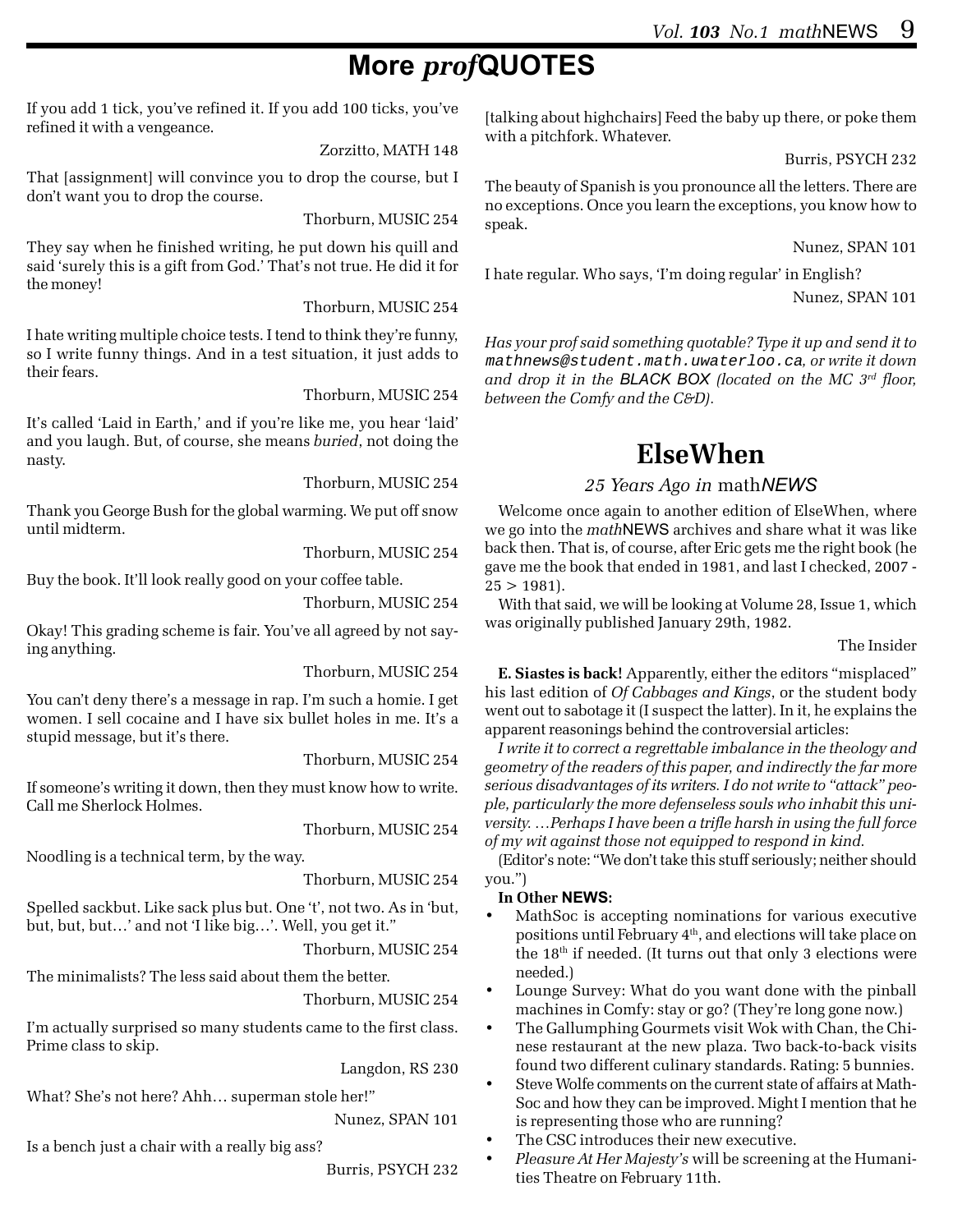# *math***HELP**

#### *A mathie advice column*

For those who have not heard of *math*HELP (which should be all of you because this is brand new), basically what happens is I answer questions from people who want advice. Either you send me questions (to mathNEWS\_Insider@hotmail.com) or I make them up, and I answer them. Obviously, I had to make them up this week, but hopefully I will get some more questions in the weeks to come.

**Dear Insider:** I completely screwed up last term. Well, almost. Anywho, I'm on academic probation because I didn't show up to any of my lectures and therefore almost flunked. Now I'm on the same path, and I don't know how to get off of it. What should I do? **— Totally Screwed**

**Dear Screwed:** First off, I must remind you that you are paying good money to go to these classes. As a result, you have the luxury of applying the axiom of choice when it comes to your attendance, however in your case, this didn't work out in your favour. Now this is easier said than done, but you need to break the habit. Here are a couple of suggestions that might work: setting (and paying attention to) your alarm clock, or possibly having a fellow mathie friend who knows your schedule to help you get to class. Best of luck getting out of the hole that you've dug yourself.

**Dear Insider:** I am lacking the financial resources that I require for my day-to-day activities. Who can help me? **— Losing Money**

**Dear Money:** First off, why don't you just say it: you're broke. There is no need for the fancy jargon. You are broke. Now that we've cleared that up, you probably need to re-examine your financial activities. For example, how often do you go to the mall? If it's not your spending habits, maybe you should consider applying for a loan or a job. Good luck in getting your finances in order.

The Insider

The Insider

**Dear Insider:** I just broke all of my New Year's Resolutions. What can I do? **— Resolutions Shot**

**Dear Shot:** There is nothing that you can do about it. Don't come crying to me. Suck it up and move on.

The Insider

# **Mild Air vs Cold Air**

*The Battle for Ontario Continues*

According to Environment Canada (Monday): "The battle between the mild air well to the south and the invading cold air of winter from the north is not over."

It is the Ontario Front in the War on Winter. The Cold Air has recently invaded the land and is wreaking havoc on its people. Kinda reminds me of Germany during WWI, no?

However, as in all good battles, the good guys (the Mild Air) will always prevail. Unfortunately, that will not happen anytime soon.

Peter

# *grid***WORD**

#### *It's back…*

…and so am I! This term starts with yet another *grid*WORD, only brought to you by yours truly! It's been a while since the ConMaster has been here. And we get right to business! As usual, prizes are available for those who send in the most complete (and correct) solution to the BLACK BOX or by email to the ConMaster at mathnews@student.math.uwaterloo.ca. The usual \$5 gift certificates for the C&D apply, so get cracking and keep yourself awake and busy during those classes! This week's *grid*QUESTION is: "What do you do with your aardvark on a snow day?" Happy Solving!

ConMaster

# **Getting Nailed in the Woods Outside UW**

#### *No, not me, but I can dream*

For those of you who didn't know, if you take the wooded path from UW to University street (by Westmount), then you have a chance of getting nailed! Sounds nice? Who doesn't want a large metal spike to be driven through you? Who doesn't want to get tetanus, the University asks? The student body is the answer. They can afford to pay a little bit extra to get mulch that doesn't have sharp-stabby painful things in it.

Angelo

### *mast***HEAD**

Neither sleet, nor snow, nor the university being closed on account of ice stopped the first issue of W07 from making it outside your Friday classes. Our production staff came out anyway, once again showing a dedication above and beyond the call of duty (but not necessarily beyond the call of pizza).

I asked our production staff, "How did you spend your snow day?" And they said: Eric, "At school anyway"; Insider, "Not by choice, I kept hearing my artsie roommate complain on a day when he had no classes anyway"; Val, "Writing for *math*NEWS, the bastards, grumble grumble grumble"; DanS, "Prepared myself for a flaming holy war"; Matt, "Got up and went to work as normal"; Math.random(), "Boobies!"; *math*EYE, "Predicting when

the end of the storm would be. It turns out that I was right after alll!"; Snippet, "Arranging arbitrary symbols into logical conclusions"; Jos, *[AAAGH SORRY FOR NOT SENDING YOU THE QUES-TION — StatsEd]*; Angelo, "Sodomy… maybe… not likely… someday?"; Andrew, "Homework and then *math*NEWS — how boring!"

Thanks to everyone who helped make this issue happen. To the staff, to Donna Shell for booking our *dis*ORG, and to the people out in Graphics for making this happen and for always letting me borrow their trolley.

Stats Ed, "Not sleeping. And obvious mistake."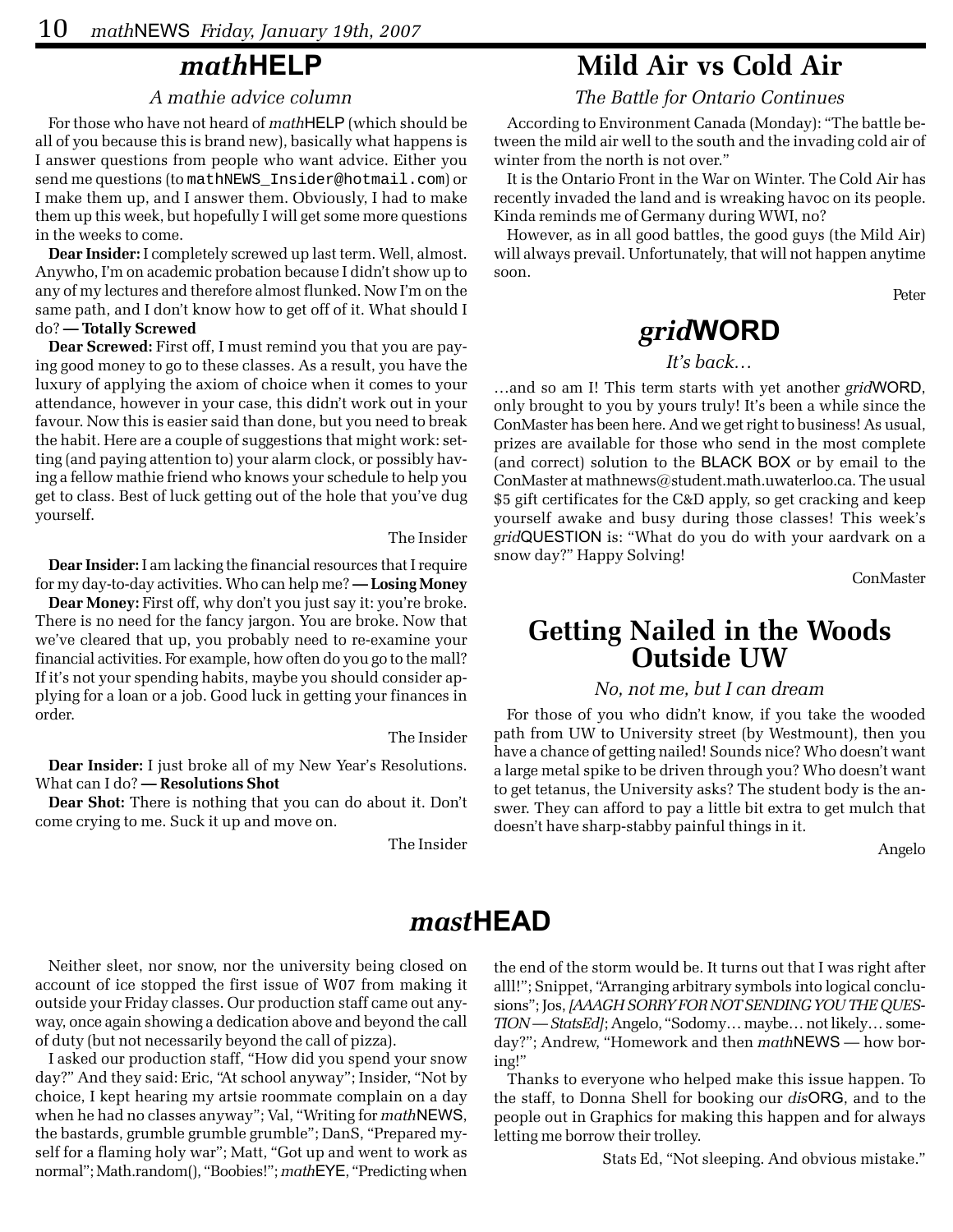# **Present Day Vampires**

Having recently watched several episodes of Buffy the Vampire Slayer and Angel the past little while, my paranoia and fear of bunnies has lead me to believe that vampires exist in this day and age. But how do vampires adapt to technology? Keep reading to find out. Or you could have a life—it's your choice, really.

- Vampires cast no call display. You cannot see if it is the one calling you over the telephone.
- They cannot communicate with you over an instant messaging system unless you give them permission. They may add you after you die, though.
- Direct tanning booth light will make them burst into flames.
- Vampires still drink the blood of humans, but prefer a low calorie diet and so they hang out at the gym.
- Holy water still hurts them, but now regular drinking water causes serious status ailments to them.
- These creatures of the night still dislike garlic, so eat at the Olive Garden and you'll be fine.
- EMO does not imply vampire. Vampires refuse to eat EMO kids. It's not just the taste, it's also because feasting on the whiny brats would do the world some good; it's more of a political statement more than anything else.
- Vampires are now protected against hate crimes and consider sharp, wooden stakes offensive. Vampire slayers are not allowed to carry these weapons in their arsenal to make the community more vampire-friendly.
- Upon becoming a vampire, the human not only loses their soul, but they are automatically given a job at Microsoft.

So do you think one of your friends might be a vampire? Slip them some holy water and find out. But be warned: should they be one of those who walk amongst the night dead, then you will face dire consequences. You will be arrested and charged with criminal negligence when your friend has an allergic reaction to the holy water and sues you.

# **Write for** *math***NEWS!**

*It's bloody easy*

You may have noticed that this rag is full of articles. Since the editorial staff doesn't generate material by posterior extraction, we rely on submissions of readers like you.

We're not particularly choosy here at *math*NEWS. Our criteria for publishing material is pretty simple: your article should be informative, interesting, insightful or funny. Long, rambling, pointless material is out. So are in-jokes, rants, and flamebait (no lawsuits, please).

If you have a modicum of writing skill, feel free to submit. You have many options:

- Write it down on some paper and shove it in the BLACK BOX, conveniently located on the 3<sup>rd</sup> floor of the MC between the C&D and the Comfy Lounge. If you type up your article and print it off and then put it in there, we will be very upset, because you should…
- Email it to mathnews@student.math.uwaterloo.ca with the word "article" in the subject line. Alternatively, you can…
- Drop by Production Night! Write an article, and while you're there, help us with the proofreading and editing of the issue. All are welcome! The date of the next production night is given in the *look*AHEAD of every issue. The next one is Jan.  $29<sup>th</sup>$ .

See, isn't that simple? Perhaps you're the next great Hemingway, Atwood, or Davies, just waiting to be discovered *[Or maybe you can just write better than this hack… — Ed.]*. Submissions for a particular issue are due by 6:30PM on Production Nights. Submit, submit, submit!

> inkEd Still here in spirit

Angelo

# **How to Get a Co-op Job 101**

*A Foolproof System*

Okay, so you've made it into Math/CS at UW. Congratulations! Now the key is getting yourself a job so you can pay for the really sexy graduation party you're going to throw in 4 years. You may be 8-stream, or maybe you're just a poor 4-stream who didn't manage to find a job and are taking another school term because you couldn't find a Co-op job. If either of these are the case, this is the article for you.

If you've tried to get a get a job before and failed, have a look at the things your resume was lacking, say, an anecdote from your favourite *math*NEWS article. Anything that draws the potential employer's attention to you can't be bad. You should also be sure to do some research on the company and include this sort of information on your cover letter. "I really want this job and I know where you live, (insert HR person's name here)" would be a helpful inclusion. It's almost surely going to get you a phone call.

If humour or cunningly placed name drops aren't your style, you can always write your resume in the future tense. Just include all the skills and talents you will have by the time you're throwing that sexy party discussed above. Nothing is quite as lucrative to a future employer as a fourth-year-educated student with a first-year's salary. It's not like you actually need most of the skills they put on the job requirements. It's really more of a suggestion; it might be helpful, but not really important.

If you don't think you'll ever know the 'requirements' for a job, you can always just lie. There's nothing stopping you. What's the worst thing that can happen? You don't get the job. This outcome is no worse then if you had have told them you didn't know any of the material to begin with.

These are some of the tricks I've used to keep myself employed over the years, along with constantly declaring myself a minority. Good Luck on your job hunt!

> Val The economically underprivileged, Native-American female, with a Co-op job